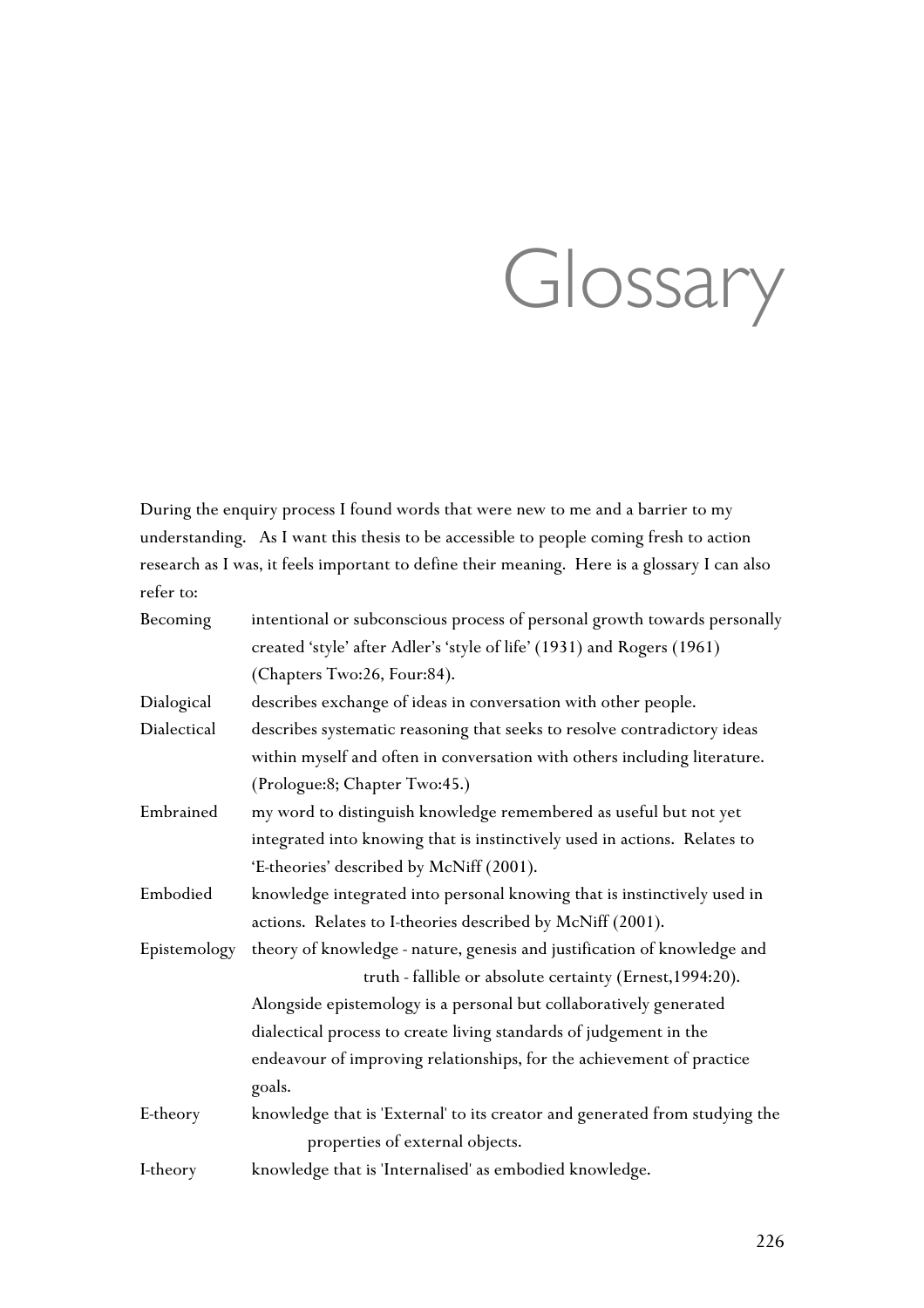|                                                                   | Living theory is evolving knowledge practitioners create in collaborative, dialectical |  |  |
|-------------------------------------------------------------------|----------------------------------------------------------------------------------------|--|--|
|                                                                   | enquiry to understand, improve and explain practice (Whitehead, 1989).                 |  |  |
|                                                                   | Practitioner seeks to identify and resolve contradictions between espoused             |  |  |
|                                                                   | values and realities of practice by recognising contradictions inherent in             |  |  |
|                                                                   | the complexities of life.                                                              |  |  |
| ME                                                                | abbreviation for Myalgic Encephalomyelitis. A clinical syndrome                        |  |  |
|                                                                   | characterised by extreme tiredness, depression, reduced exercise                       |  |  |
|                                                                   | tolerance and muscle pains; Following viral infection it can last for months           |  |  |
|                                                                   | or even years (Blackwells Nursing Dictionary, 1994).                                   |  |  |
| Methodology                                                       | theory of the research methods involved.                                               |  |  |
| Ontology                                                          | theory of existence concerning the status of the world and what populates              |  |  |
|                                                                   | it.                                                                                    |  |  |
| Pedagogy                                                          | theory of teaching, which accords with epistemological aims.                           |  |  |
| Research paradigm is an overall theoretical research perspective. |                                                                                        |  |  |
| Tier One                                                          | within the tiers of services focusing on young people's mental well-being,             |  |  |
|                                                                   | Tier One includes health, education and social services that any child                 |  |  |
|                                                                   | might experience. Tiers Two-Four are specialist health-led services                    |  |  |

depending on depth of need.

# **Abbreviations**

| <b>AHA</b>       | Avon Health Authority                                                     |  |
|------------------|---------------------------------------------------------------------------|--|
| <b>BACCH</b>     | British Association for Community Child Health                            |  |
| <b>B&amp;NES</b> | Bath and North East Somerset                                              |  |
| <b>BARG</b>      | Bath Action Research Group - In 2001 the name changed to Jack             |  |
|                  | Whitehead's Supervision Group. www.actionresearch.net                     |  |
| <b>CAMHS</b>     | Children and Adolescent Mental Health Services                            |  |
| <b>CEH</b>       | Calmer Easier Happier parenting                                           |  |
| <b>CPHVA</b>     | Community Practitioners' and Health Visitors' Association, previously the |  |
| Health           | Visitors Association.                                                     |  |
| <b>CRO</b>       | Children's Rights Office became Children's Rights Alliance for England    |  |
|                  | www.crights.org.uk                                                        |  |
| <b>DfEE</b>      | Department for Education and Employment                                   |  |
| DoH              | Department of Health                                                      |  |
| <b>EPND</b>      | Edinburgh Postnatal Depression score (Cox et al, 1987; Chapter Six:145)   |  |
| <b>EPOCH</b>     | End Physical Punishments of Children became CAU! - Children are           |  |
|                  | Unbeatable!<br>www.childrenareunbeatable.org.uk                           |  |
| <b>FAETC</b>     | Further Adult Education Teaching Certificate                              |  |
| GP               | General practitioner                                                      |  |
| <b>HLC</b>       | <b>Healthy Living Centre</b>                                              |  |
| <b>HVRG</b>      | Health Visitor Research Group                                             |  |
| <b>LEA</b>       | Local Education Authority                                                 |  |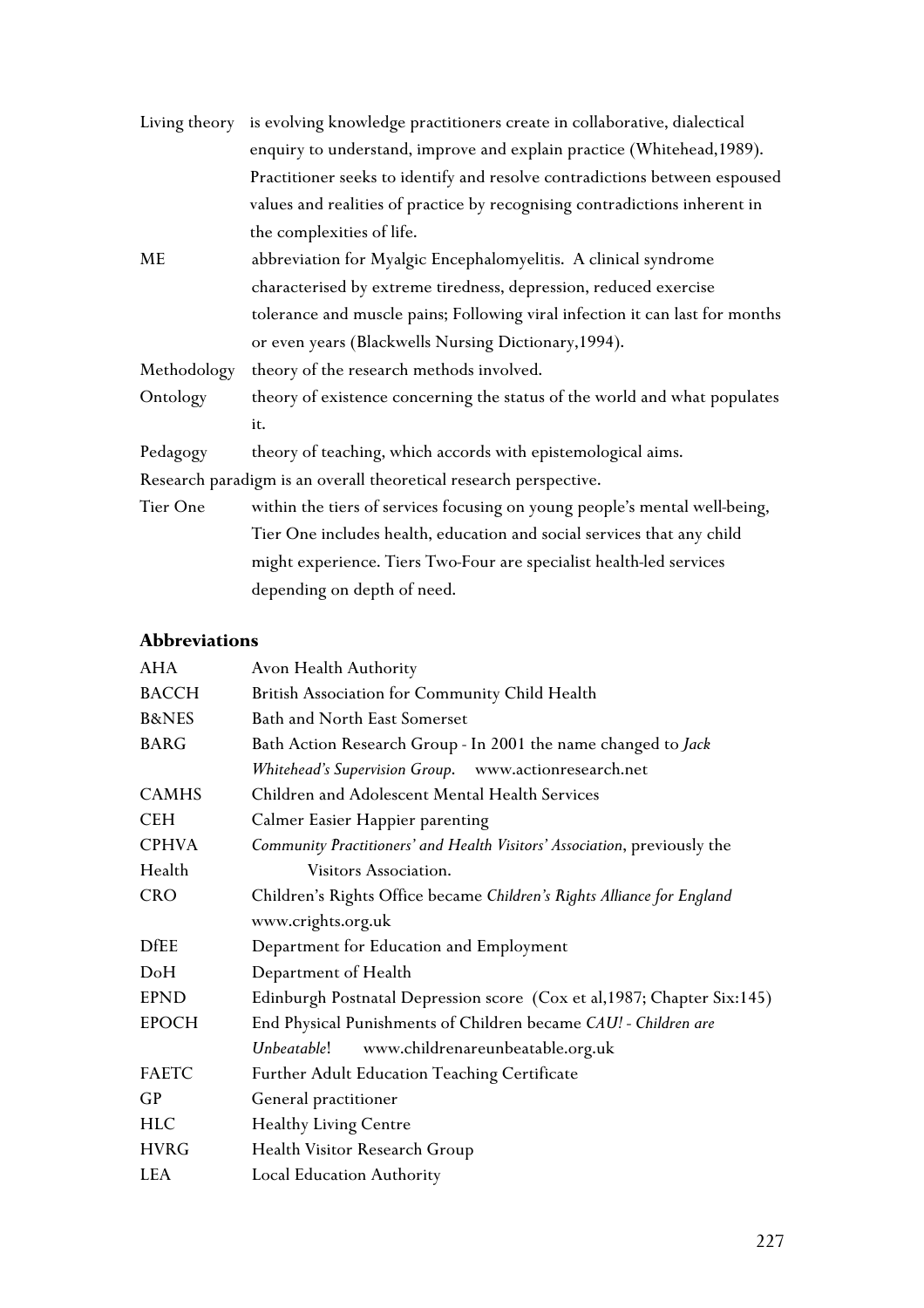| <b>RCN</b>  | Royal College of Nursing                    |
|-------------|---------------------------------------------|
| <b>STEP</b> | Systematic Training for Effective Parenting |
| PBI         | Parental Bonding Instrument                 |
| <b>PCT</b>  | Primary Care Trust                          |
| <b>PET</b>  | Parent Effectiveness Training               |
| <b>UWE</b>  | University of the West of England, Bristol  |
|             |                                             |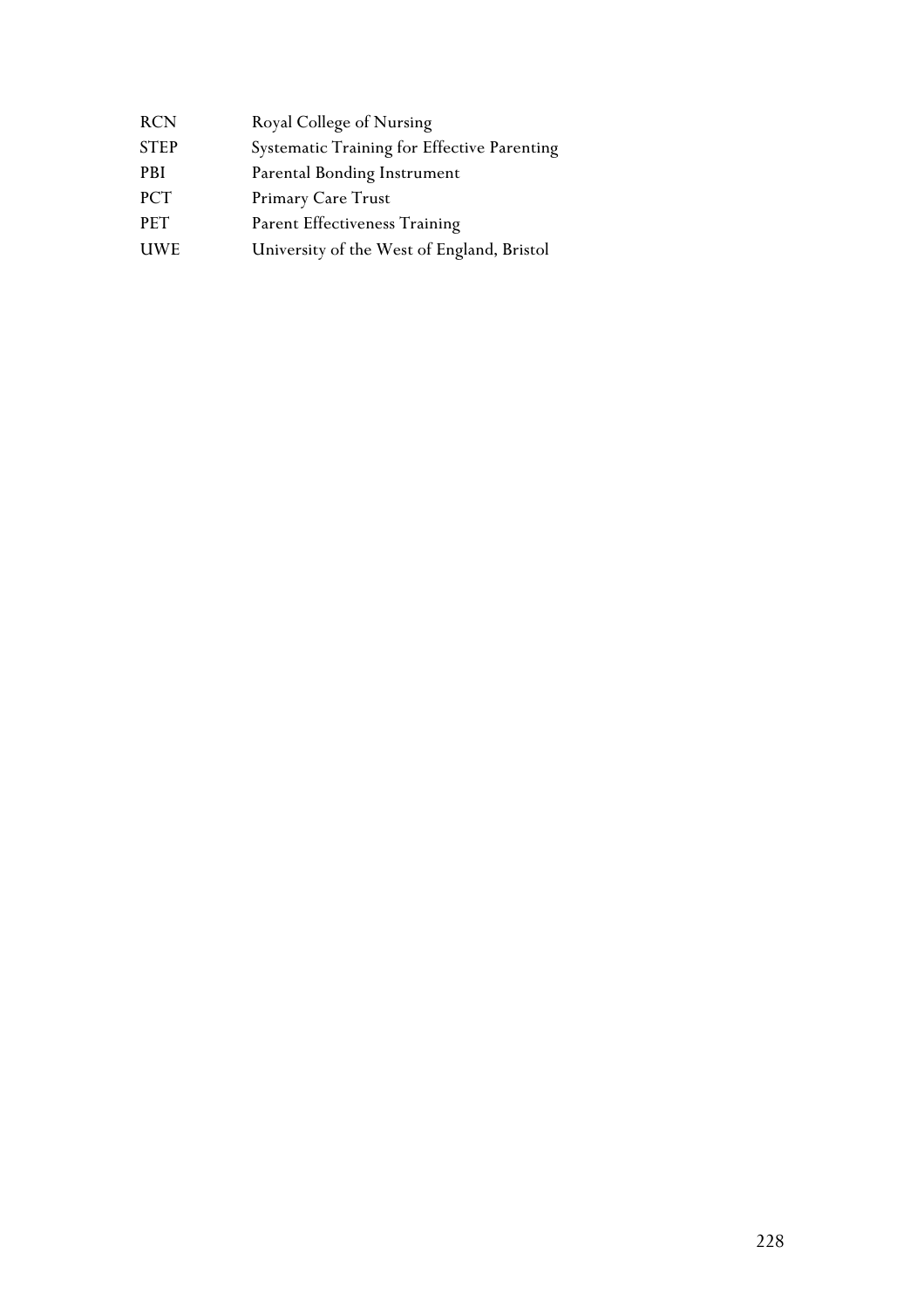# Sources

#### **Supervisors**

Dr Martin Forrest as Director of Studies, through his guidance and support not only maintained my momentum but influenced my understanding of the wider applicability of the state of alongsideness through his method of supervision. His trust and encouragement was entirely enabling. Martin respected the parts played by Dr Daykin, Dr Whitehead and critical friends.

Dr Norma Daykin through her specialism in the sociology of health offered support, stimulus and challenge as I engaged with creating theory and exploring its relevance to existing theory. She provided valuable critique to keep my focus relevant to health care in an educational environment and encouraged me to ask questions about reflexivity.

Dr Jack Whitehead's unstinting generosity of time and encouragement in an informal relationship is truly remarkable to me. He included me as one of his students in BARG meetings and events reading papers, videoing and debating tirelessly. I am indebted to his 'living theory' and its democratic impulse and wonder how else I could have done this.

#### **Critical friends**

Many people showed interest and gave time to my process but four have given hours of support over many years. 'Critical friends' listened and responded honestly and constructively. I present them in the order they became involved: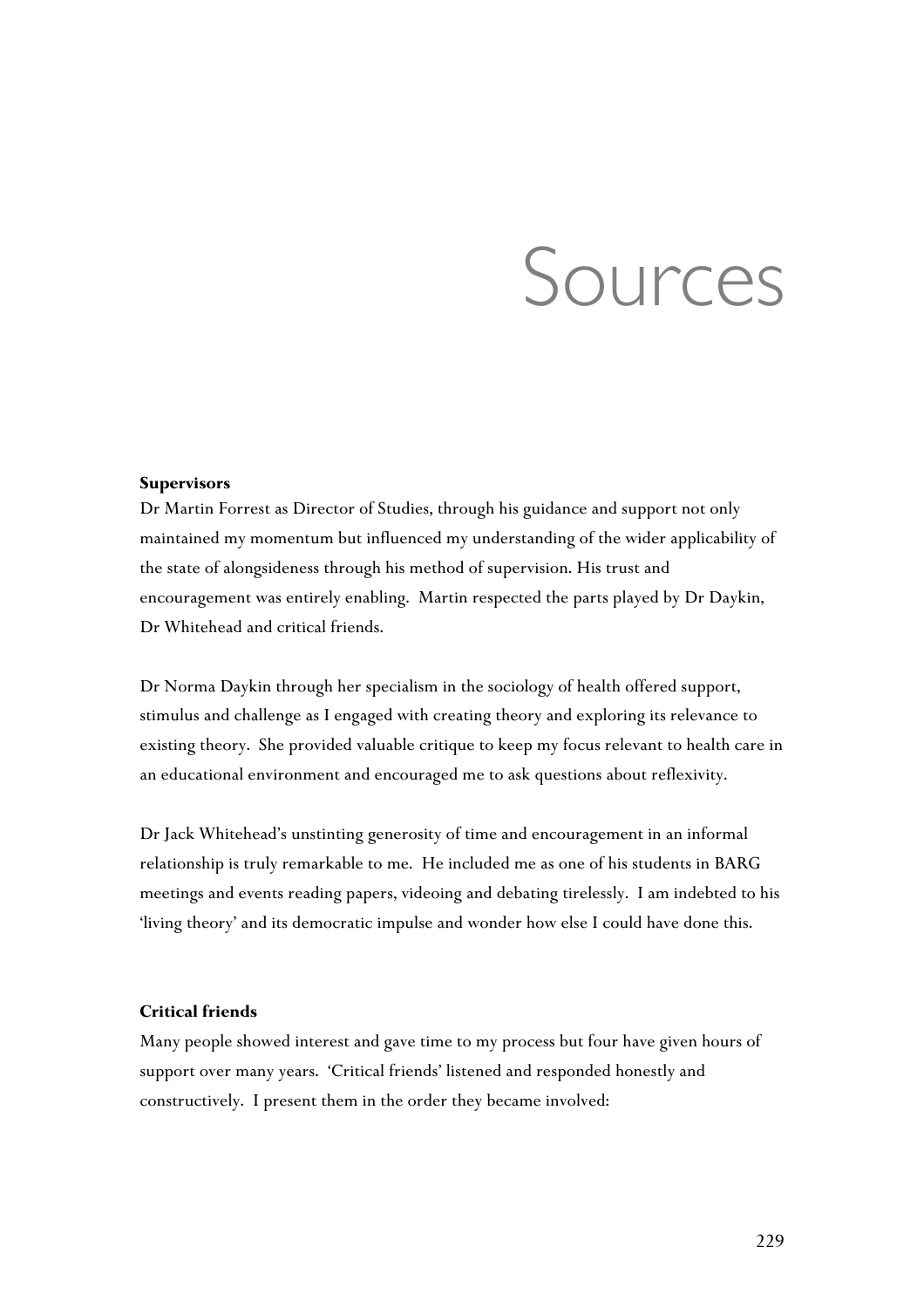Kate Gammon, friend and health visitor colleague, helped me stay motivated during the 'No Smacking' and Rights for Children campaigning years. With Mandy Dams we organised a regional Positive Parenting conference (Bath,1996) and ran a parenting group (1997). An enthusiastic member of the HVRG (1996-1999) Kate's resilience, insight and support continues to be vital to every stage of the process.

Dr Jacqui Hughes, friend and educational action researcher, helped me clarify my focus and introduced me to Jack Whitehead. As educationalist, Jacqui lives her values as she helps me build on what I know. Her unconditional warmth provides encouragement, makes imperfection no failing, whilst supporting my learning. I learnt that even when action research has been validated, some may still query its validity as knowledge (Hughes et al.,1998).

Dr Karen John, friend and developmental psychologist interested in democratic relationships. Karen taught me Adlerian theory, introduced me to the work of Lew and Bettner (1996) and supported my process of putting it into practice. We ran a parenting class and delivered training with Tier One workers (Ahmad et al.,2000, 2001). Using early recollections (Powers&Griffith,1987) Karen helped identify my 'style of life' and the beliefs I bring to my work as values and agenda (Pound,2000).

Dr Moira Laidlaw, friend, secondary teacher and action researcher, is a member of BARG with particular interest in equal opportunities in the classroom. With patience and at a pace I could manage, Moira helped me understand living educational theory, the developmental nature of values and how it all relates with other research paradigms. I continue to learn from Moira how clients might also create their own living standards of judgement as I search for my own.

#### **Personal Journal, diaries, field notes, written accounts**

(in author's possession, anonymous) Personal Journal 1996 - 2001 Visits diaries 1994 -2001 Sally's story, (3.2.97) Anna's story (22.8.97) Marianne and Samuel's story (20.10.97) Samantha's story (3.11.97. 22.4.98) Jamie's story in nursery (1.6.98, 24.9.98, 26.4.99) Clare's story (8.7.98, 15.7.98, 22.7.98, 24.8.98, 9.9.98, 5.10.98, 4.12.00, 14.5.01) Rania's story (27.11.98, 9.12.98, 9.9.99)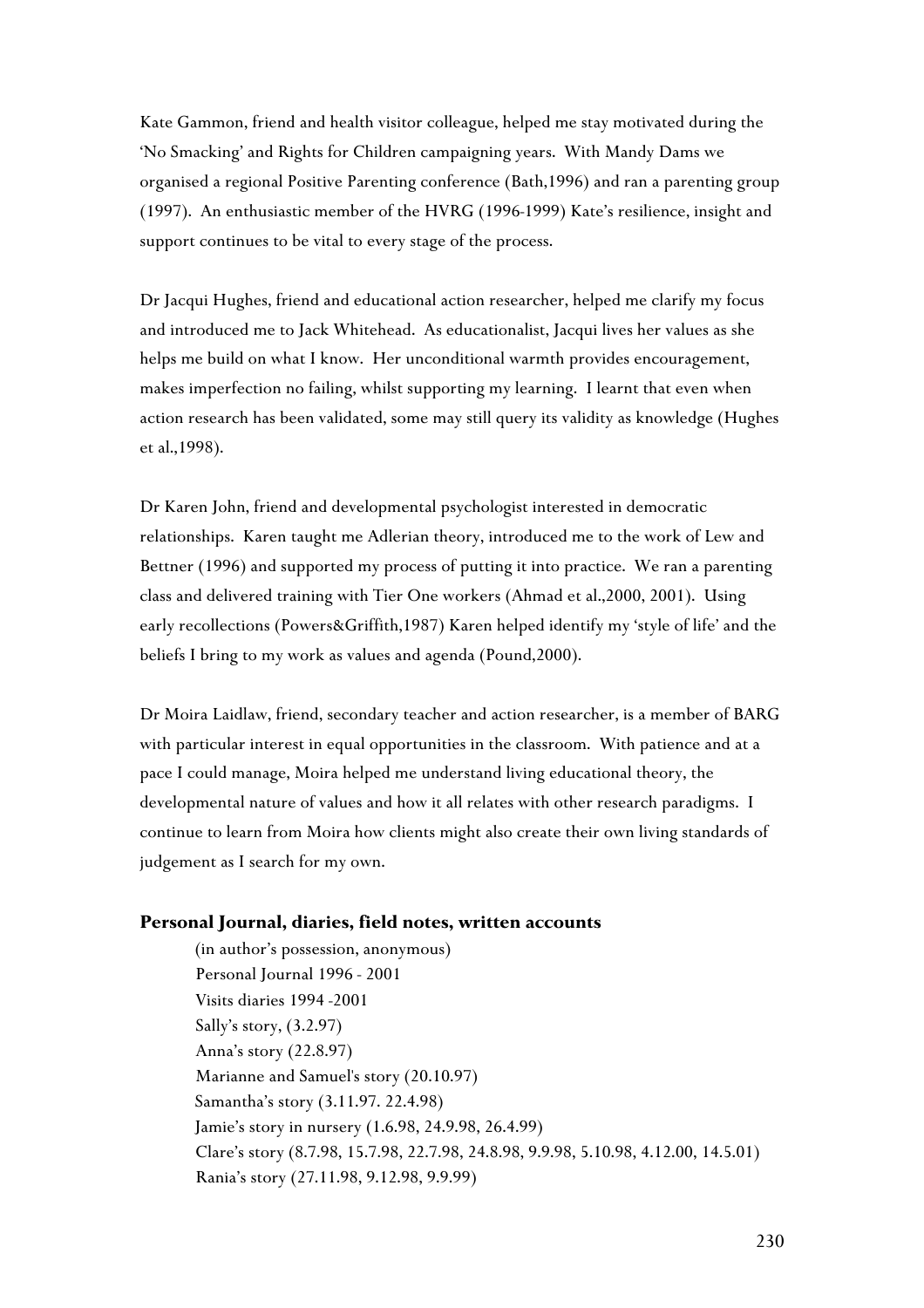Helen's story (13.5.99) M family (2.3.98) W family (1.6.98) G family (3.6.98) S family (8.1.99, 10.9.99) J family (12.4.00) H family (26.4.00)

#### **Audio taped Interviews and discussions**

(author's possession, anonymous)

#### *Families:*

Dee and Joe (12.6.96, 6.11.96) Rose (1.10.96,12.9.97) Sonia (19.11.96, 6.5.97) Kathy (14.1.97) Carol (30.6.97) Marianne and Brian (3.7.97, 11.9.00) Terri (9.9.97 notes - not taped) Clare (4.12.00 notes - not taped)

#### *Research associates:*

Transfer Viva (2.2.98) HV colleague (3.10.96) Stephanie Bailey (4.10.96) Martin Forrest (24.10.96, 25.2.97, 2.6.97) HVRG (21 from 14.11.96 to 5.6.99) Norma Daykin (29.4.97, 1.12.98, 15.11.99, 1.10.01) BARG (7.10.96, 3.2.97, 3.6.97, 5.10.98, 21.1.01, 5.11.01). Jack Whitehead (18.8.01) Moira Laidlaw (25.3.01)

#### **Children's health notes**

(held by Child Health Department, anonymous here) Alex and Mack (9.11.96 - 14.5.01) Brad (15.9.97 - 29.9.97) Clive (30.9.98 - 26.1.01) Jamie (2.5.95 - 7.5.99) Mia (28.11.95) Samuel (23.9.94 - 20.2.98)

## **Selected archives**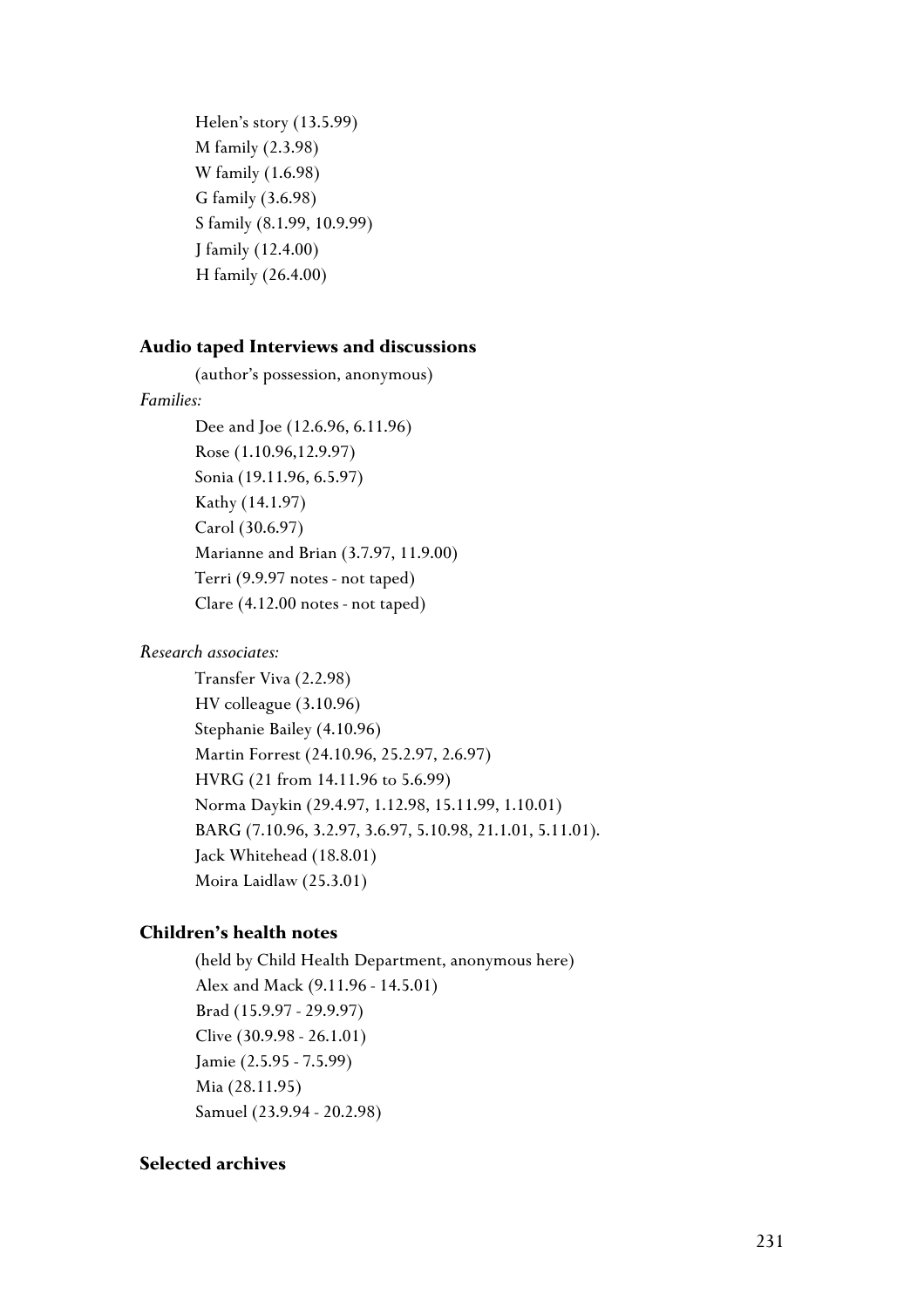**(**author's possession**)** Notes of Lay preacher's address (14.4.91) Letters to the HVRG (5.11.96, 15.9.97) Letter forwarded from a mother in another area (4.7.97) Letter from Dr Leach (20.3.98) Letter to Dr Leach (23.3.98) Early Recollections with Dr Karen John (24.3.98 - 21.4.98) Letter to LEA about Draft Behaviour Support Plan (1.10.98) Letter to CAMHS curriculum planning group (4.1.99) Letter from Richard Winter (28.6.99) Letter from Professor Cowley (27.2.00) Letter to Professor Cowley (14.3.00) Letter to Magistrates court (16.8.00) Letter to B&NES PCT (16.11.00) Letter from Family Group Co-ordinator (27.4.01)

## **Presentations:**

| 16 May 1995 Positive Parenting - A realistic aim for health visiting?              |
|------------------------------------------------------------------------------------|
| Regional Profile study conference. Assembly Rooms, Bath.                           |
| 15 April 1996. Do children have rights? Positive Parenting in Bath                 |
| Regional Conference University of Bath, (Conference Co-ordinator)                  |
| 28 September 1996. How can I improve my practice? Messages from Research.          |
| RCN National Conference. Harrogate.                                                |
| 25 June 1997 How can How can I improve my practice?                                |
| Developing Nursing Through Action Research. RCN/CARN London,                       |
| 23 June 1999. Everytime the telephone rings the twins climbHelp' Action Research:  |
| Its place in health care. National conference RCN/CARN Leeds,                      |
| 9 May 2000. 'I've been thinking': Creating living theories in collaborative action |
| research. Celebrating Nursing Research Regional Conference Bournemouth,            |
| 21 February 2001. Creating connections in parenting, health visiting, researching  |
| Women's Studies Seminar, University of Bath                                        |
| 27 March 2001. Creating connections in parenting, health visiting,                 |
| researching. Educational Research Seminar, University of the West of England,      |
| Bristol,                                                                           |
| Videos (in author's possession)                                                    |
| Video One, Drop In Clinic (6.11.96)                                                |
| Video Two, Sleep Planning Programme with Sally and Peter (19.2.97)                 |
| Video Three, Interview with Sally (2.6.97)                                         |
|                                                                                    |

Video Four, *CARN/RCN Conference Presentation: London* (25.6.97)

Video Five, *HV Colleagues and the Crucial Cs* (13.7.98)

Video Six, *Nursery Staff and the Crucial Cs* (6.6.98)